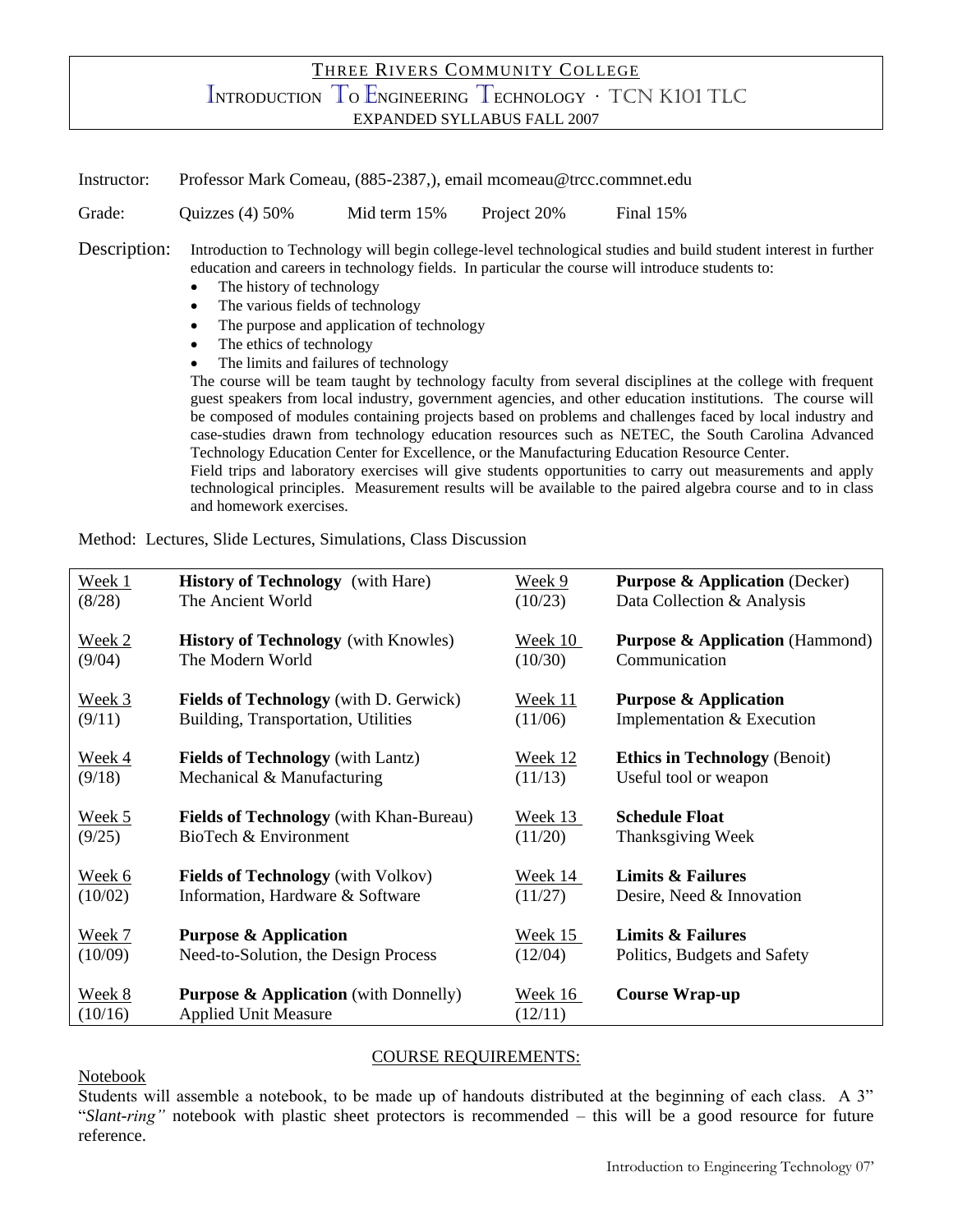## **EXPANDED COURSE OVERVIEW**

Introduction to Engineering Technology is unique in that it's an "applied" survey course, meaning that while students are exposed to the "why's" of the technological world, they will also explore the "how's" as a means to more fully understand technology at the concept level. In particular, the course will explore:

- The history of technology
- The various fields of technology
- The purpose and application of technology
- $\blacksquare$  The ethics of technology
- The limits and failures of technology

The first section examines the origins of technological developments from a historical perspective. The term "technology" will be defined as the class explores cultures and the technologies they developed as a response to their needs and as shaped by their availabilities and limitations.

The second section examines the various fields of technology, their allied fields, and the elements that make them up. While gaining an understanding of the educational, training, and practice components of the various fields, students will gain an appreciation of the interdependence of technologies and their global integration.

Mankind discovered fire at a point in time, then discovered what it can do (its purpose), and then learned how to reproduce it. Once reproducible, it was used to make weapons, used *as* a weapon, and of course for countless other "applications". The purpose and application of technology will be looked at through the eyes necessity, growth and quality of life.

Hans Jonas comments on the ethics of technology in his book The Imperative of Responsibility: In Search of Ethics in the Technological Age (1979). Citing that technology itself is incapable of possessing moral or ethical qualities since technology is "merely tool making", Jonas instead refers to two basic subdivisions on ethics and technology:

- The ethics involved in the development of new technology -- whether it is always, never, or contextually right or wrong to invent and implement a technological innovation.
- Ethical questions that are exacerbated by the ways in which technology extends or curtails the power of individuals, how standard ethical questions are changed by the new powers.

These and other ideas on ethics and technology will be explored.

Finally, the limits and failures of technology will be considered through case studies including but not limited to Beauvais Cathedral, space flight, and the L'Ambiance Plaza collapse. At the core of this is the axiom "learning from one's mistakes", inherent technological limits, and political aspects that lend to failure.